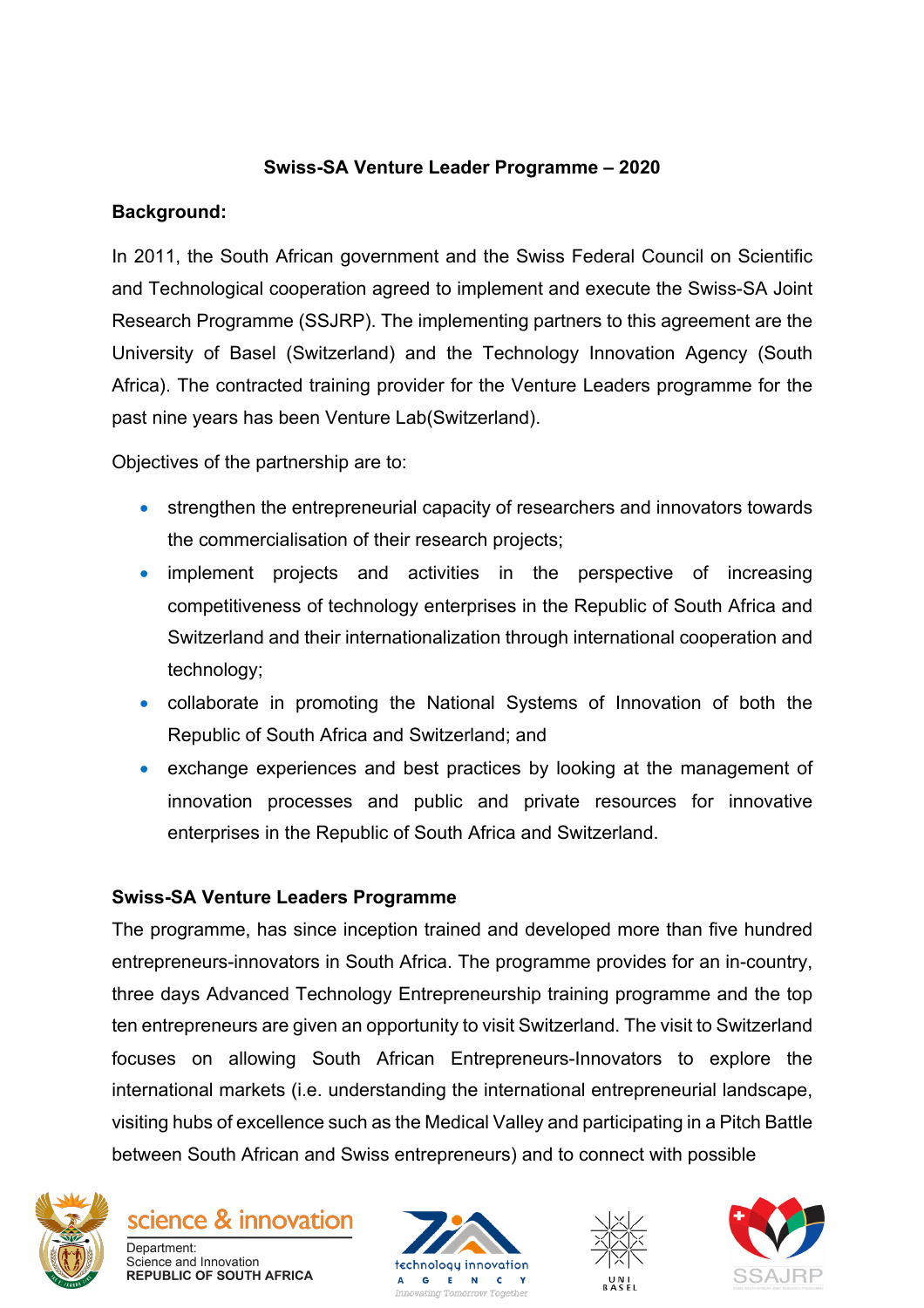partners and follow-on funders.

During 2020 with the COVID19 global pandemic and its restrictions and challenges the implementing partners had to formulate innovative strategies to deliver the Swiss-SA Venture Leaders Programme. The programme was presented online and allowed for participants to connect virtually. After the successful completion of the Advanced Technology Entrepreneurship Programme, we are pleased to present the Swiss-SA Top ten for 2020 as per the table below:

| <b>Name</b> | <b>Surname</b> | <b>Race</b>  | <b>Gender</b> | <b>Trading Name</b>                                                             | <b>Sector</b>             | <b>Province</b>   |
|-------------|----------------|--------------|---------------|---------------------------------------------------------------------------------|---------------------------|-------------------|
| Ziningi     | Malinga        | <b>Black</b> | Female        | Ziningi Imbali<br>Enterprises                                                   | Advanced<br>Manufacturing | Gauteng           |
| Sandiswa    | Poswa          | <b>Black</b> | Female        | <b>Trove Clothing</b>                                                           | Advanced<br>Manufacturing | Eastern<br>Cape   |
| Pontso      | Moletsane      | <b>Black</b> | Male          | Nosetsa                                                                         | Agriculture               | Limpopo           |
| Micaela     | Peters         | Coloured     | Female        | Weave Connect -<br>EdTech Service<br><b>Targeting Women</b>                     | ICT                       | Western<br>Cape   |
| Khotso      | Maloi          | <b>Black</b> | Male          | <b>CONAT</b>                                                                    | ICT                       | <b>Free State</b> |
| Karabo      | Sitto          | <b>Black</b> | Female        | EcoDiesel and<br>dispensing solution for<br>small and medium size<br>businesses | Energy                    | Western<br>Cape   |
| Tshenolo    | <b>Tshite</b>  | <b>Black</b> | Male          | TTICS Ferrochrome<br>Pty (Ltd)                                                  | Advanced<br>Manufacturing | North West        |
| Luvuyo      | Ndiki          | <b>Black</b> | Male          | <b>Red Village Trading</b><br>(Pty) Ltd                                         | <b>ICT</b>                | Western<br>Cape   |
| Amanda      | Godwin         | <b>Black</b> | Female        | Mwari Delivery                                                                  | ICT                       | Gauteng           |
| Dalumuzi    | <b>Dube</b>    | <b>Black</b> | Male          | Proceptworks (Pty) Ltd.                                                         | <b>ICT</b>                | Gauteng           |

**Swiss-SA Venture Leader announced SA Winner at the 2020 Innovation Summit**

**Pitch Battle**